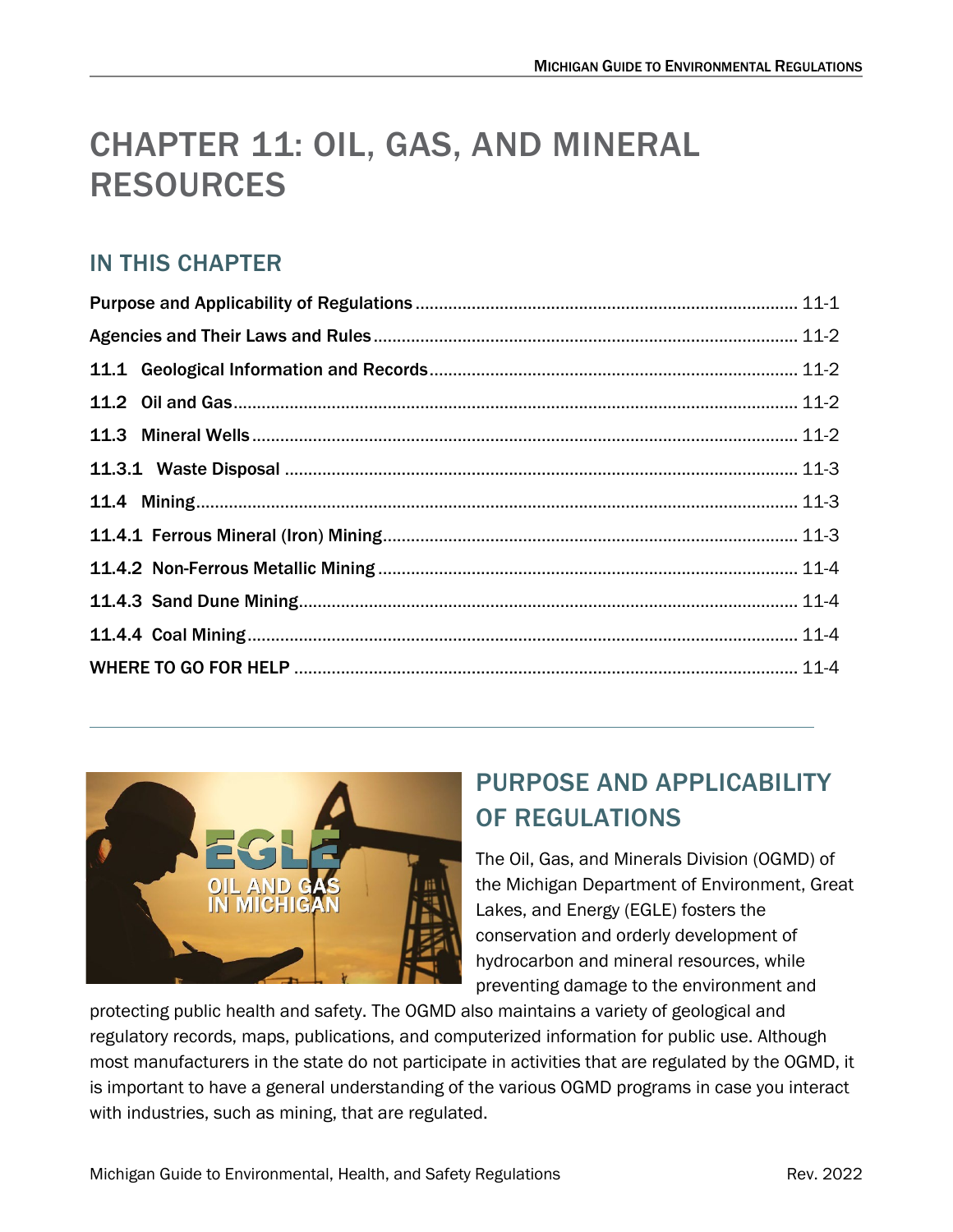## <span id="page-1-0"></span>AGENCIES AND THEIR LAWS AND RULES

The OGMD regulates oil, gas, and mineral resources by administering parts of the Natural Resources and Environmental Protection Act, Public Act 451 of 1994, as amended (Act 451): Part 615 (Supervisor of Wells), Part 616 (Orphan Well Fund), Part 617 (Unitization), Part 625 (Mineral Wells), Part 631 (Ferrous Mineral Mining), Part 632 (Nonferrous Metallic Mineral Mining), Part 635 (Surface and Underground Coal Mine Reclamation), and Part 637 (Sand Dune Mining). Some of the OGMD's programs and areas of involvement include oil and gas and mineral well permitting, ferrous and non-ferrous metallic mining and reclamation activities, and sand dune mining. The OGMD also serves as a collector and distributor of a variety of geological information and records. The following is a brief description of each of these programs.

## <span id="page-1-1"></span>11.1 GEOLOGICAL INFORMATION AND RECORDS

The OGMD maintains regulatory records on oil, gas, and mineral programs, maps, and publications on the geology of Michigan. This information includes records for over 70,000 oil, gas, and mineral wells; maps and documents on surficial and bedrock geology, fuel and mineral resources; and geological topics of general interest.

## <span id="page-1-2"></span>11.2 OIL AND GAS

The OGMD regulates the locating, spacing, drilling, operating, and plugging of oil and gas wells, and the operation of associated storage and disposal facilities. The OGMD also regulates oil and gas production rates and allocates production among the owners of a common reservoir. The OGMD reviews applications and issues permits to drill and operate wells for the production of oil and gas and for the disposal of associated brine. The OGMD staff conduct inspections of oil and gas sites for compliance with regulatory requirements.

The OGMD manages cleanups at oil, gas, and mineral sites utilizing Part 201 (Environmental Remediation) as a guide. Se[e](https://www.michigan.gov/-/media/Project/Websites/egle/Documents/Regulatory-Assistance/Guidebooks/MI-Guide-to-Environmental-Regulations/MI-Guide-Environmental-Regulations-Ch7-Contaminated-Sites.pdf) [Chapter 7](https://www.michigan.gov/-/media/Project/Websites/egle/Documents/Regulatory-Assistance/Guidebooks/MI-Guide-to-Environmental-Regulations/MI-Guide-Environmental-Regulations-Ch7-Contaminated-Sites.pdf) for more information about environmental remediation.

The OGMD utilizes the Orphan Well Fund to plug oil and gas wells and conducts associated cleanup activities where no owner or operator is known, for which owners or operators are insolvent, or where an environmental emergency is declared.

## <span id="page-1-3"></span>11.3 MINERAL WELLS

The OGMD oversees the location, construction, operation, and closure o[f mineral wells,](https://www.michigan.gov/egle/about/organization/Oil-Gas-and-Minerals/mineral-wells) which includes wells for waste disposal, brine production, solution mining, underground storage, and mineral exploration. The OGMD reviews applications and issues permits for mineral wells, compiles records, and conducts inspections to ensure compliance.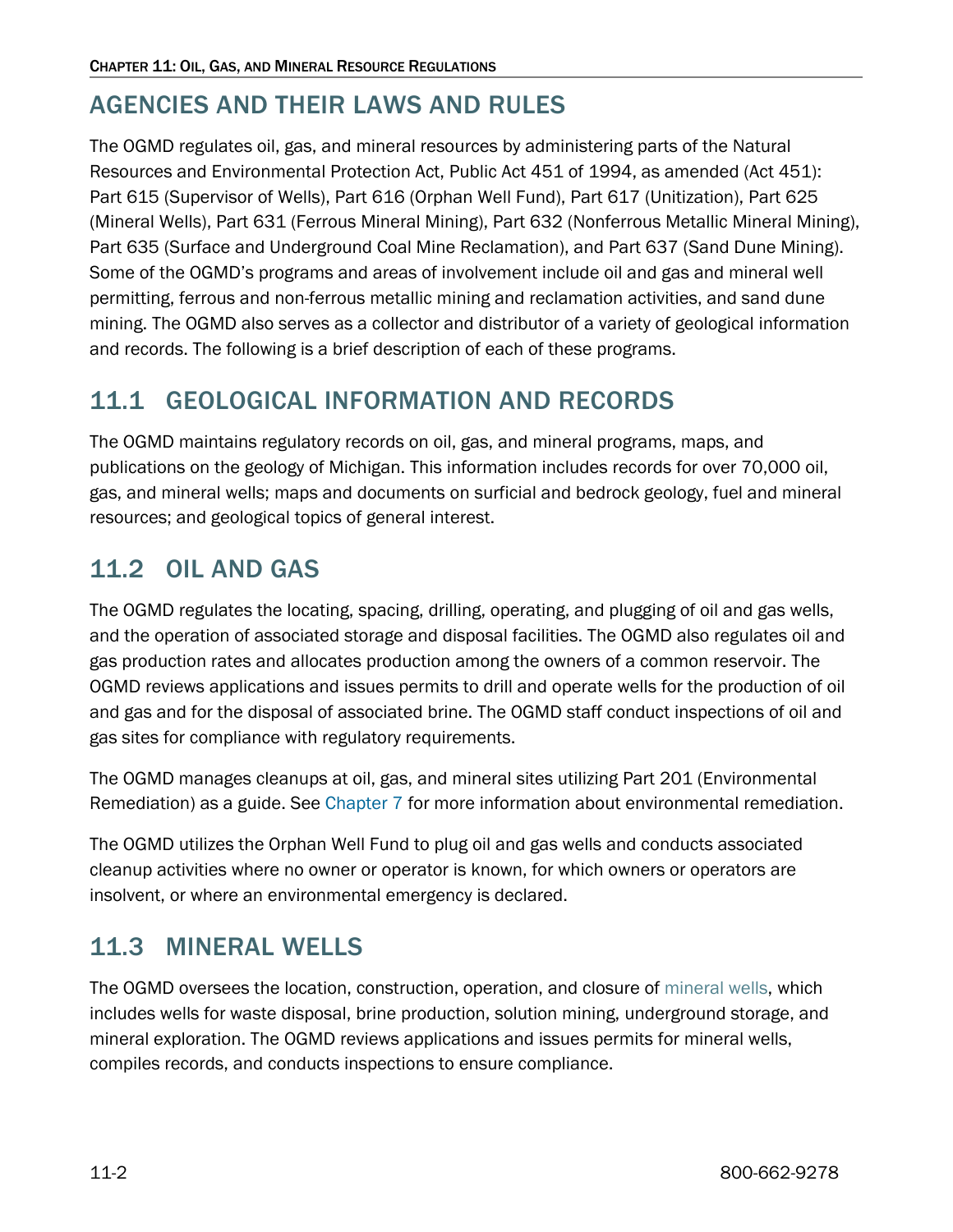#### <span id="page-2-0"></span>11.3.1 Waste Disposal

Some manufacturers in the stat[e dispose of liquid wastes by underground injection.](https://www.michigan.gov/egle/about/organization/Oil-Gas-and-Minerals/mineral-wells/Application-Instructions-for-Disposal-Wells) The OGMD regulates the wells used for this disposal. In addition, these wells are regulated by the U.S. Environmental Protection Agency (U.S. EPA), Underground Injection Control Branch. In those instances where the waste is considered hazardous and the manufacturer is storing and/or treating the waste prior to discharge, the treatment and storage facilities are subject to regulations administered by EGLE's Hazardous Waste Program (see [Chapter 2](https://www.michigan.gov/documents/egle/egle-tou-MGER-Chapter2-Waste_703085_7.pdf) for more information).

Contact EGLE's Hazardous Waste Program for questions concerning the permitting of [Treatment, Storage, and Disposal Facilities](https://www.michigan.gov/egle/0,9429,7-135-3312_4118_4240-8987--,00.html) at 800-662-9278 or [Michigan.gov/egle/about/organization/materials-management/hazardous](https://www.michigan.gov/egle/about/organization/materials-management/hazardous-waste/liquid-industrial-byproducts/treatment-storage-disposal-facilities)[waste/liquid-industrial-byproducts/treatment-storage-disposal-facilities](https://www.michigan.gov/egle/about/organization/materials-management/hazardous-waste/liquid-industrial-byproducts/treatment-storage-disposal-facilities) .

Contact the U.S. EPA, Region 5, Underground Injection Control Branch for questions concerning federal Underground Injection Control Regulations and permitting. Call 312-886-2446 or visit [epa.gov/uic.](http://www.epa.gov/uic)

## <span id="page-2-1"></span>11.4 MINING

The OGMD regulates several mining industries in Michigan including metallic mining, native copper mining, sand dune mining, and coal mining. The OGMD enforces regulations which address issues such as transportation, storage, treatment, and disposal of ore and waste rock, and plans for mining and reclamation. The mining industries are also regulated by other environmental statutes and divisions within EGLE such as the [Air Quality Division](https://www.michigan.gov/egle/about/organization/air-quality) and the [Water](https://www.michigan.gov/egle/about/organization/water-resources)  [Resources Division.](https://www.michigan.gov/egle/about/organization/water-resources)

#### <span id="page-2-2"></span>11.4.1 Ferrous Mineral (Iron) Mining

Regulated by [Part 631: Ferrous Mining,](http://www.legislature.mi.gov/(S(wyyjmm554iy1bd45qouhf5a0))/mileg.aspx?page=getObject&objectName=mcl-451-1994-III-3-4-631) ferrous- or iron-containing minerals are used in common manufactured products. Michigan's iron-bearing formations have long been sources of these important minerals. The OGMD administers [Part 631: Ferrous Mining,](http://www.legislature.mi.gov/(S(wyyjmm554iy1bd45qouhf5a0))/mileg.aspx?page=getObject&objectName=mcl-451-1994-III-3-4-631) and oversees mine operation, environmental issues, and reclamation. Like nonferrous metallic mining, other divisions of EGLE are involved in permitting and regulation of Michigan's iron mining industry.